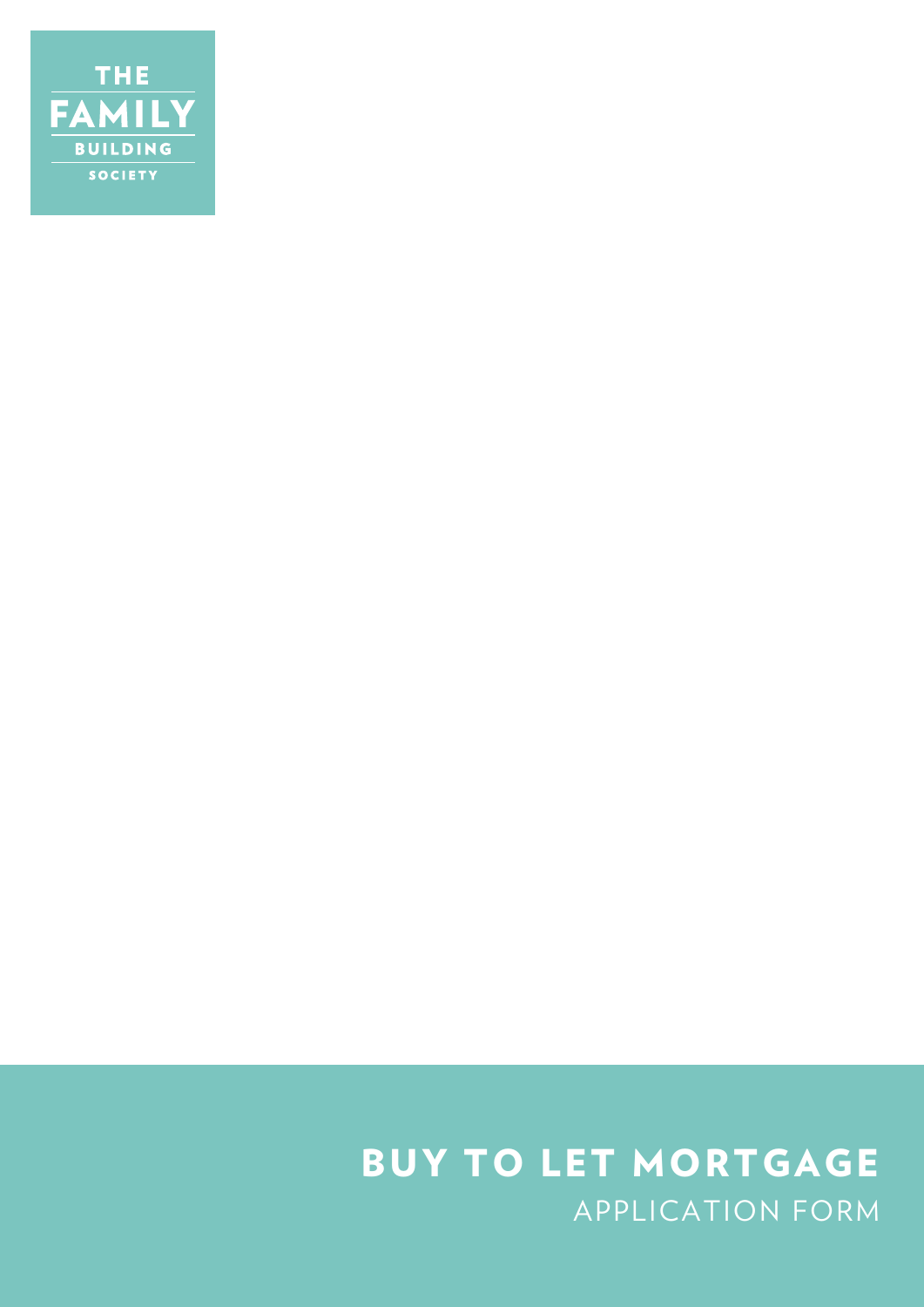## SOURCE OF APPLICATION

HOW DID YOU LEARN ABOUT THE SOCIETY?

| ARE ANY OF THE APPLICANTS ALREADY EXISTING ACCOUNT HOLDERS WITH EITHER FAMILY BUILDING SOCIETY<br>OR NATIONAL COUNTIES BUILDING SOCIETY? | <b>YES</b> | <b>NO</b> |
|------------------------------------------------------------------------------------------------------------------------------------------|------------|-----------|
| IF THIS APPLICATION HAS BEEN SUBMITTED BY AN INTERMEDIARY PLEASE ANSWER THE FOLLOWING:                                                   |            |           |
| DID YOU HEAR ABOUT THE SOCIETY FROM CONTACT WITH A BUSINESS DEVELOPMENT MANAGER?                                                         | <b>YES</b> | <b>NO</b> |
|                                                                                                                                          |            |           |
| DID YOU HEAR ABOUT THE SOCIETY FROM YOUR NETWORK OR A MORTGAGE CLUB?                                                                     | <b>YES</b> | <b>NO</b> |
| WHICH SOURCING SYSTEM DO YOU USE?                                                                                                        |            |           |
|                                                                                                                                          |            |           |
|                                                                                                                                          |            |           |
| <b>PRE-AGREED ENQUIRIES</b><br>WAS THE APPLICATION DISCUSSED WITH US OR A DECISION IN PRINCIPLE OBTAINED PRIOR TO SUBMISSION?            | <b>YES</b> | <b>NO</b> |
| IF YES, PLEASE STATE WITH WHOM AND WHEN                                                                                                  |            |           |
| (please include any email correspondence):                                                                                               |            |           |

In addition to ensuring you send us the minimum document requirements, stated on page 4, if your client's application is complex, please tell us their circumstances and full details of the purpose of borrowing. If you require more space please continue in the additional information section (Section Eight - Additional Information).

## FOR COMPLETION BY AN INTERMEDIARY ONLY

This section must be completed in full when an application is submitted to the Family Building Society via an intermediary.

| NAME:                                      |                                                | <b>INDIVIDUAL FS REGISTER</b><br><b>REFERENCE NO:</b> |      |  |           |  |
|--------------------------------------------|------------------------------------------------|-------------------------------------------------------|------|--|-----------|--|
| FIRM:                                      |                                                | FIRM FS REGISTER REFERENCE NO:                        |      |  |           |  |
| ADDRESS:                                   |                                                |                                                       |      |  | POSTCODE: |  |
| PHONE:                                     |                                                |                                                       | FAX: |  |           |  |
| EMAIL:                                     |                                                |                                                       |      |  |           |  |
|                                            | IF NOT DIRECTLY AUTHORISED, NAME OF PRINCIPAL: |                                                       |      |  |           |  |
| PRINCIPAL FIRM'S FS REGISTER REFERENCE NO: |                                                |                                                       |      |  |           |  |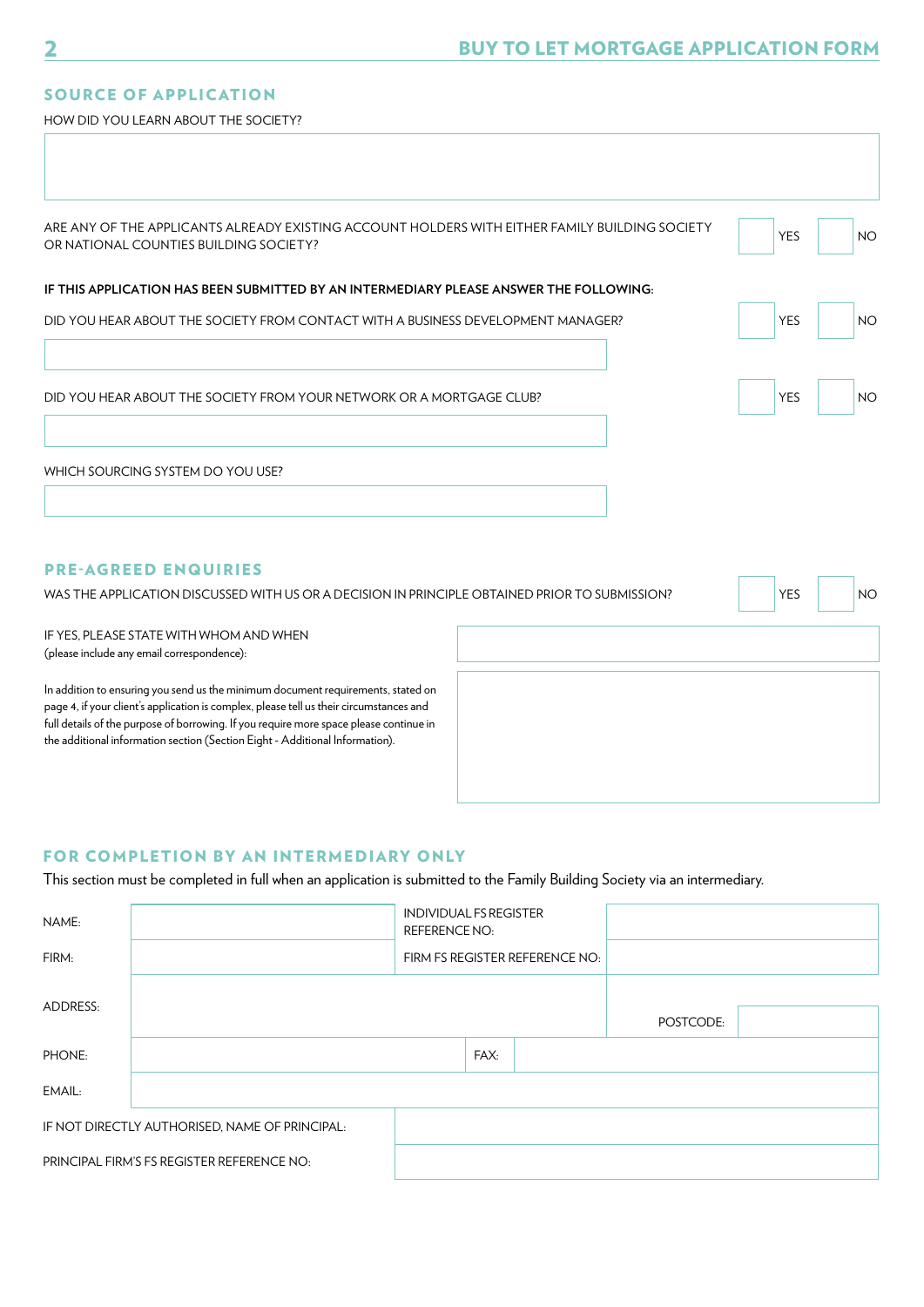IF YOU ARE SUBMITTING THIS APPLICATION VIA A MORTGAGE CLUB, NETWORK OR PACKAGER PLEASE STATE WHICH ONE:

| <b>MORTGAGE CLUB:</b>          | NETWORK:                                 |  |
|--------------------------------|------------------------------------------|--|
| PACKAGER:                      | PACKAGER CONTACT<br>NAME / TEAM:         |  |
| PACKAGER'S<br>REFERENCE:       | <b>PACKAGER</b><br><b>CONTACT EMAIL:</b> |  |
| PACKAGER CONTACT<br>PHONE NO.: |                                          |  |

**If this application is being submitted via Premier Mortgage Services or if you are directly authorised (and are not submitting the application via another club) please provide your bank details below to enable us to pay your procuration fee directly to you:**

| ACCOUNT NAME:                       |                                             |                                                         |                           |
|-------------------------------------|---------------------------------------------|---------------------------------------------------------|---------------------------|
| SORT CODE:                          |                                             |                                                         |                           |
| <b>ACCOUNT NUMBER:</b>              |                                             |                                                         |                           |
| LEVEL OF ADVICE GIVEN TO APPLICANT: |                                             | <b>EXECUTION ONLY</b>                                   | ADVICE AND RECOMMENDATION |
|                                     | HOW WAS YOUR ADVICE GIVEN TO THE APPLICANT? | FACE TO FACE, SUBSEQUENTLY BEING CONFIRMED IN WRITING   |                           |
|                                     |                                             | OVER THE PHONE, SUBSEQUENTLY BEING CONFIRMED IN WRITING |                           |
|                                     |                                             | IN WRITING ONLY                                         |                           |

#### **IF YOU ARE CHARGING THE CUSTOMER A FEE FOR YOUR SERVICE:**

#### INTERMEDIARY

## PACKAGER

| HOW MUCH ARE YOU CHARGING:                                                                               |  | HOW MUCH ARE YOU CHARGING:                                                    |                         |  |
|----------------------------------------------------------------------------------------------------------|--|-------------------------------------------------------------------------------|-------------------------|--|
| ON APPLICATION*                                                                                          |  | ON APPLICATION*                                                               |                         |  |
| AT OFFER*                                                                                                |  | AT OFFER*                                                                     |                         |  |
| ON COMPLETION*                                                                                           |  | ON COMPLETION*                                                                | £                       |  |
| <b>YES</b><br><b>NO</b><br>IS YOUR FEE REFUNDABLE?<br>*Please leave blank where no fee is being charged. |  | IS YOUR FEE REFUNDABLE?<br>*Please leave blank where no fee is being charged. | <b>YES</b><br><b>NO</b> |  |

I confirm that the information given above is correct and that any third party who arranged, advised on or introduced this mortgage is either authorised by the Financial Conduct Authority to arrange, advise on or introduce mortgages, as appropriate, or is exempt from authorisation. Based on my knowledge of the customer the information contained in the application form is reasonable. All mortgage applications submitted by intermediaries are subject to the Society's Terms of Business, which can be found on the Checklists and Forms page of our website. I confirm that I have read and understood the Society's Terms of Business and that I agree to be bound by them. I confirm I have provided the clients with a copy of the 'How We Use Personal Information' document before submitting this application. A copy of this is available on our website.

| SIGNATURE:             |                     | DATE: | <b>DD</b> | MM. | <b>YYYY</b> |
|------------------------|---------------------|-------|-----------|-----|-------------|
| <b>FOR OFFICE USE:</b> |                     |       |           |     |             |
| SOURCE CODE:           | <b>BRANCH CODE:</b> |       |           |     |             |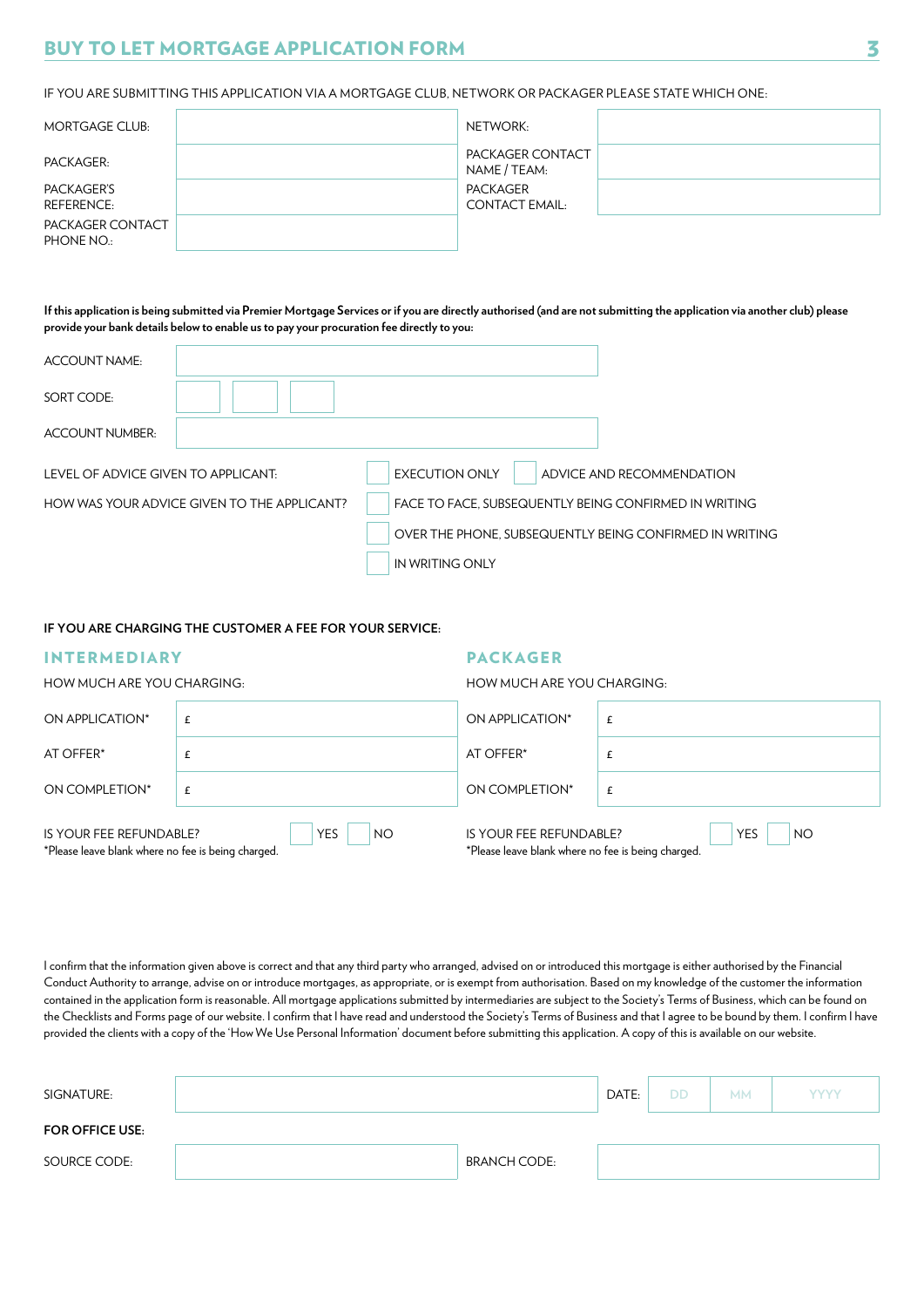## DOCUMENT CHECKLIST FOR BUY TO LET MORTGAGE APPLICATIONS

**To help us process your clients' application quickly, here's a list of the minimum documents we require on receipt of the application**

## OUR TOP TIPS TO HELP SPEED UP YOUR APPLICATION

Fully complete the application form and any required supplementary forms. Ensure these, plus the declaration and Direct Debit mandate, are signed.

All supporting documentation must be Intermediary Certified. You can certify the first page of each set of documentation if it's attached together.

> Missing or incorrect documentation can slow down our process and delay the application. Review any bank statements to ensure they agree with information on the application, for example in regards to financial commitments.

## IDENTIFICATION **TENANCY AGREEMENT**

n

 $\Box$ 

We carry out an electronic ID check on all applicants. If this fails (or if they are outside the UK) you will need to provide us with ID documents.

#### Expat applications

For UK expats we also require:

- Certified copy of UK Passport
- Certified Proof of address (Utility Bill, Bank Statement, Credit card Statement, Driving Licence)
- A copy of any ID card for the applicant's country of residence if one is issued, and a resident's permit / Visa.

 We will also contact the applicant's employer or accountant to confirm the residential address held for them. We will require the employer / accountant email address so we can request this.

 If you have provided face-to-face advice (or, for example, via video), documentation can be Intermediary Certified. Otherwise, certification will need to be done by the applicant's overseas bankers or a lawyer in their country of residence.

## MORTGAGE(S)

 BTL applicants are required to have an existing UK mortgage. We carry out an electronic credit check on all applicants which may show the performance of these. If this fails to show their existing mortgage(s), 12 months proof of conduct is required. To speed up our underwriting, you can provide this on submission.

 For remortgages, a copy of the existing / proposed tenancy agreement.

## OTHER ITEMS

### Background BTLs

– Evidence of rent being paid in and mortgage being paid out (bank statements may already cover this)

#### Evidence of deposit for purchases

- Evidence of deposit in a UK account held by the applicant(s)
- For gifted deposits, we require a signed gift letter from the giftor plus evidence of funds in a UK account and the giftors details (names, date of births, relationship to applicants)

#### Offset accounts

n

- Offset Saver application form
- £100 cheque (minimum opening amount)

#### Expat applications

– Applicants are required to provide a UK contact where the Society is able to serve notice regarding the mortgage. This can be a UK Solicitor or close family member in the UK.

 Applicants with four or more mortgaged BTL properties

– We will treat these applications as a portfolio landlord and we require details of their full portfolio and a business plan.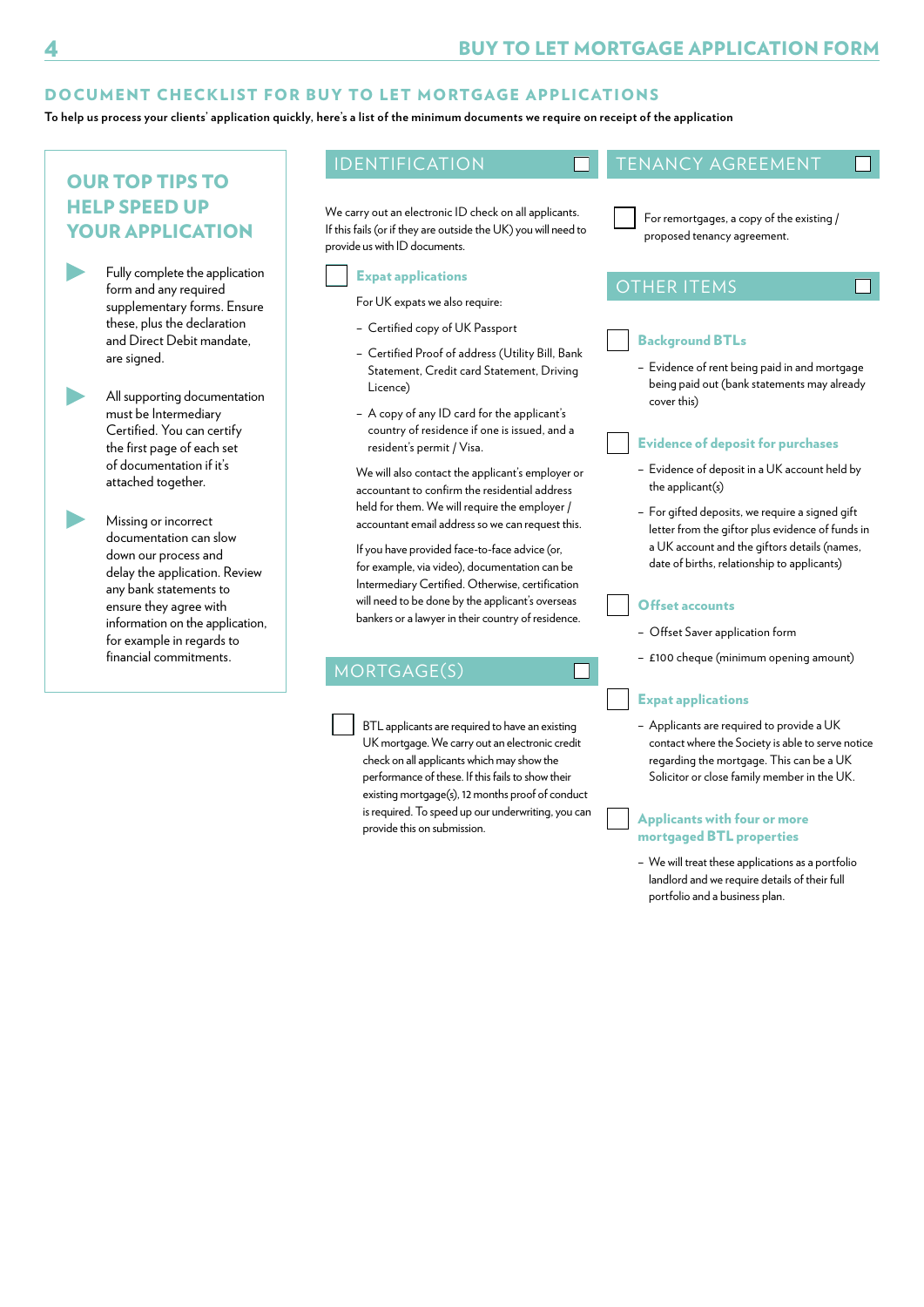## SECTION ONE - APPLICANT(S) DETAILS

|                                            | <b>APPLICANT ONE</b> |              |                  |                | <b>APPLICANT TWO</b> |             |           |
|--------------------------------------------|----------------------|--------------|------------------|----------------|----------------------|-------------|-----------|
| TITLE:                                     | MR / MRS / MISS / MS |              |                  |                | MR / MRS / MISS / MS |             |           |
| SURNAME:                                   |                      |              |                  |                |                      |             |           |
| <b>FORENAMES:*</b>                         |                      |              |                  |                |                      |             |           |
| DATE OF BIRTH:                             | <b>DD</b>            | <b>MM</b>    | <b>YYYY</b>      | <b>DD</b>      | <b>MM</b>            | <b>YYYY</b> |           |
| <b>MARITAL STATUS:</b>                     |                      |              |                  |                |                      |             |           |
| NATIONALITY:                               | <b>BRITISH</b>       | <b>OTHER</b> |                  | <b>BRITISH</b> | <b>OTHER</b>         |             |           |
| HAS YOUR NAME EVER CHANGED?                |                      |              | YES<br><b>NO</b> |                |                      | YES         | <b>NO</b> |
| IF YES, PLEASE CONFIRM YOUR PREVIOUS NAME: |                      |              |                  |                |                      |             |           |
| PHONE - WORK:**                            |                      |              |                  |                |                      |             |           |
| PHONE - HOME:**                            |                      |              |                  |                |                      |             |           |
| PHONE - MOBILE:**                          |                      |              |                  |                |                      |             |           |
| <b>EMAIL ADDRESS:**</b>                    |                      |              |                  |                |                      |             |           |

\*Please include all forenames

\*\*Please provide at least one of the above contact methods. If we have a home or mobile phone number or email address for you, we may use these to get in touch regarding your application or with important information about your account.

## ABOUT YOUR HOME

| <b>CURRENT ADDRESS:</b>            |                                 |                 |                                 |                 |
|------------------------------------|---------------------------------|-----------------|---------------------------------|-----------------|
| POSTCODE:                          |                                 |                 |                                 |                 |
| TERMS OF OCCUPANCY:                | <b>OWNER</b>                    | TENANT / LODGER | <b>OWNER</b>                    | TENANT / LODGER |
|                                    | LIVING WITH RELATIVES / FRIENDS |                 | LIVING WITH RELATIVES / FRIENDS |                 |
| LENGTH OF TIME AT CURRENT ADDRESS: | Years                           | Months          | Years                           | Months          |

## CURRENT MORTGAGE / TENANCY

| NAME OF LENDER OR LANDLORD:                                                      |   |   |
|----------------------------------------------------------------------------------|---|---|
| ADDRESS OF LENDER / LANDLORD:                                                    |   |   |
|                                                                                  |   |   |
| POSTCODE:                                                                        |   |   |
| <b>ACCOUNT NUMBER:</b>                                                           |   |   |
| DATE LOAN OR TENANCY COMMENCED:                                                  |   |   |
| CURRENT AMOUNT OUTSTANDING (INCLUDING<br>ANY REDEMPTION INTEREST IF APPLICABLE): | £ | £ |
| MONTHLY REPAYMENT OR RENT PAYMENT:                                               | £ | Ł |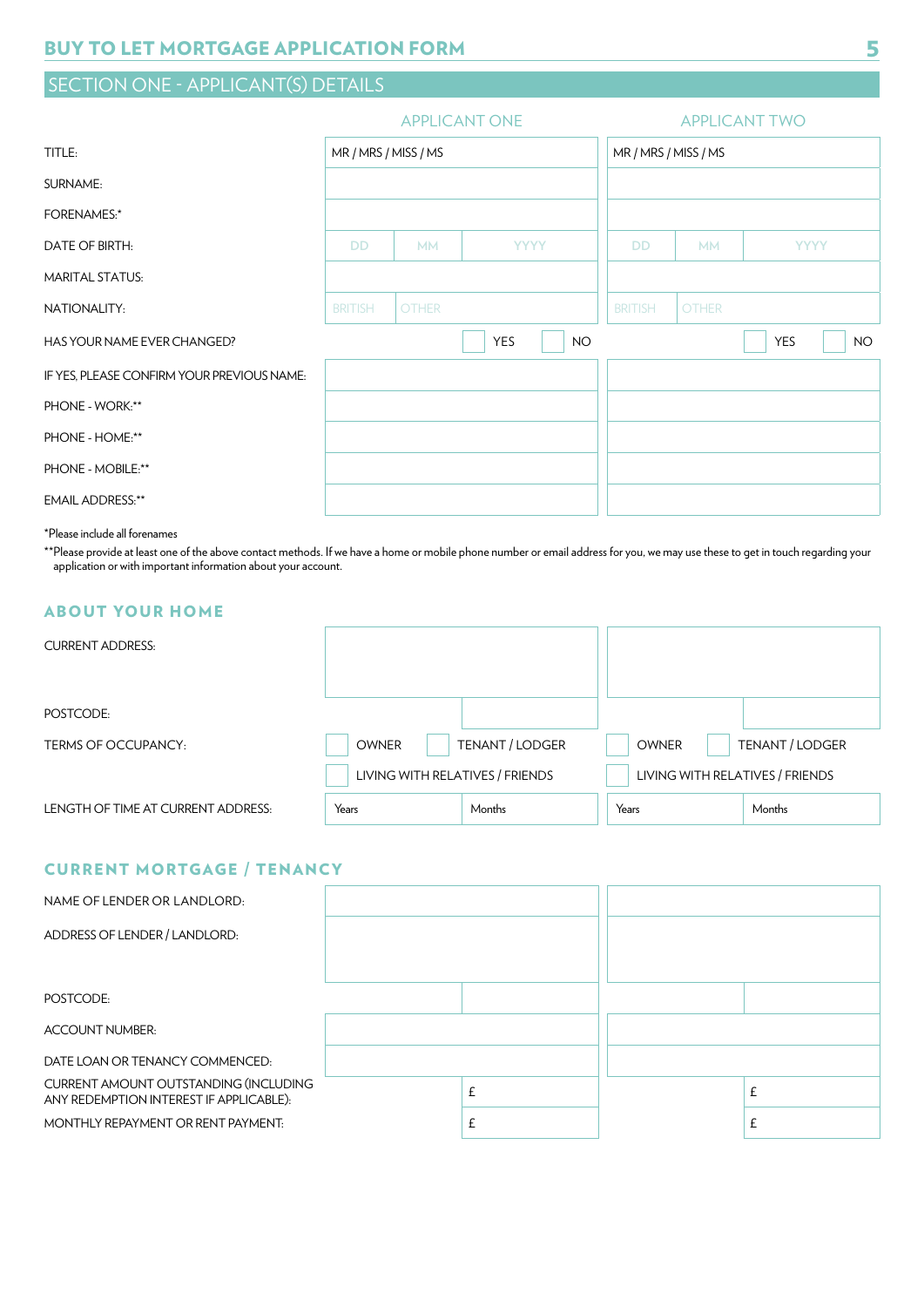## PREVIOUS ADDRESS HISTORY

A full three year address history is required. If you require more room please continue in Section Eight - Additional Information

| PREVIOUS ADDRESS:               |                                 |                 |                                 |                 |
|---------------------------------|---------------------------------|-----------------|---------------------------------|-----------------|
| POSTCODE:                       |                                 |                 |                                 |                 |
| <b>TERMS OF OCCUPANCY:</b>      | <b>OWNER</b>                    | TENANT / LODGER | <b>OWNER</b>                    | TENANT / LODGER |
|                                 | LIVING WITH RELATIVES / FRIENDS |                 | LIVING WITH RELATIVES / FRIENDS |                 |
| LENGTH OF TIME AT THIS ADDRESS: | Years                           | Months          | Years                           | Months          |
| <b>PREVIOUS ADDRESS:</b>        |                                 |                 |                                 |                 |
| POSTCODE:                       |                                 |                 |                                 |                 |
| TERMS OF OCCUPANCY:             | <b>OWNER</b>                    | TENANT / LODGER | <b>OWNER</b>                    | TENANT / LODGER |
|                                 | LIVING WITH RELATIVES / FRIENDS |                 | LIVING WITH RELATIVES / FRIENDS |                 |
| LENGTH OF TIME AT THIS ADDRESS: | Years                           | Months          | Years                           | Months          |

## UK EXPATRIATE APPLICANTS ONLY

The Society will only write to UK addresses. Please provide the name and address of a UK contact (solicitor or close family) we can send notices to whilst you are resident abroad:

| NAME(S):          |                                |
|-------------------|--------------------------------|
| PROPERTY ADDRESS: |                                |
| POSTCODE:         | RELATIONSHIP OF PERSON TO YOU: |

## LIMITED COMPANY BUY TO LETS ONLY

#### **SPECIAL PURPOSE VEHICLE**

Please complete this section when applying through a Limited Company. All directors and shareholders must be party to the mortgage.

| <b>COMPANY NAME:</b>                            |  | <b>INCORPORATION</b> |           |                |
|-------------------------------------------------|--|----------------------|-----------|----------------|
| <b>COMPANY REGISTRATION NUMBER:</b>             |  |                      | $DATE1$ : |                |
| <b>REGISTERED</b><br><b>COMPANY</b><br>ADDRESS: |  |                      | SIC CODE: | 68100<br>68209 |

1 The company must be a SPV Limited Company registered in England and Wales and set up solely for the purpose of holding the property(ies) being offered as security.

## % SHAREHOLDING / VOTING RIGHTS / RIGHTS TO RECEIVE PROFIT (AS APPLICABLE)

| ×<br>$\sim$ |
|-------------|

APPLICANT ONE  $\parallel$  % | APPLICANT TWO

#### **SENIOR MANAGEMENT**

DOES THE APPLICANT COMPANY HAVE ANY SENIOR MANAGERS<sup>2</sup> WHO HAVE NOT ALREADY BEEN NAMED AS DIRECTOR?  $\vert \qquad \vert$  YES  $\vert \qquad \vert$  NO

2 A senior manager is a person who exercises functions and who is responsible and accountable to the management body for the day-to-day management of the company. **If you have answered YES to the above, please provide the full name and position of each manager below. We may ask you to provide us with independent confirmation** 

**of this information. If so, we will let you know.**

| FULL NAME: | POSITION: |
|------------|-----------|
| FULL NAME: | POSITION: |
| FULL NAME: | POSITION: |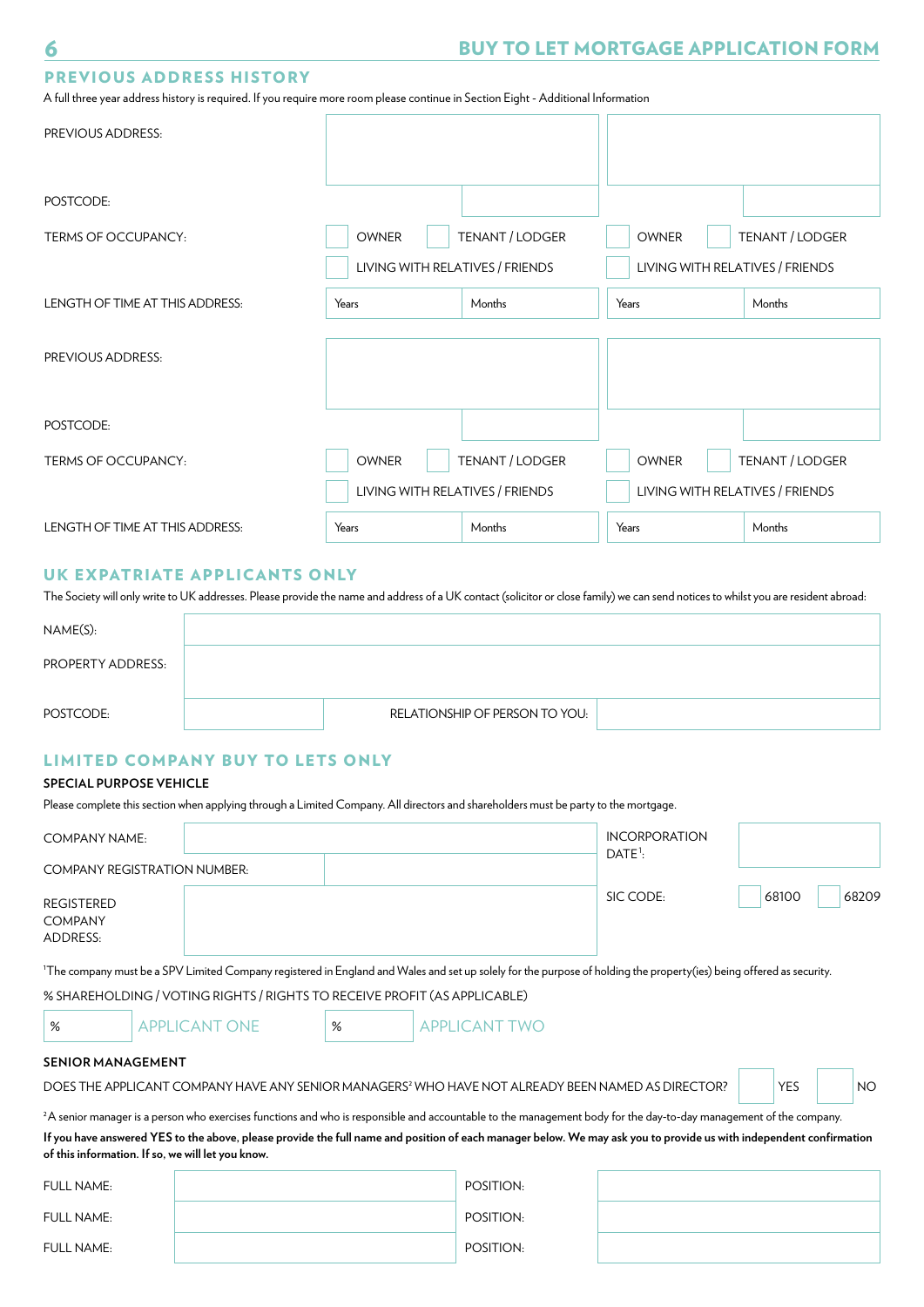## SECTION TWO - INCOME DETAILS

| <b>EMPLOYED INCOME</b>                                                                                                                                           | <b>APPLICANT ONE</b>                                                                                                         |                      |           | <b>APPLICANT TWO</b>    |                         |  |  |
|------------------------------------------------------------------------------------------------------------------------------------------------------------------|------------------------------------------------------------------------------------------------------------------------------|----------------------|-----------|-------------------------|-------------------------|--|--|
| OCCUPATION:                                                                                                                                                      |                                                                                                                              |                      |           |                         |                         |  |  |
| <b>EMPLOYER'S NAME:</b>                                                                                                                                          |                                                                                                                              |                      |           |                         |                         |  |  |
| <b>NATURE OF BUSINESS:</b>                                                                                                                                       |                                                                                                                              |                      |           |                         |                         |  |  |
| EMPLOYEE / STAFF NO:                                                                                                                                             |                                                                                                                              |                      |           |                         |                         |  |  |
| <b>ADDRESS OF EMPLOYER:</b>                                                                                                                                      |                                                                                                                              |                      |           |                         |                         |  |  |
| POSTCODE:                                                                                                                                                        |                                                                                                                              |                      |           |                         |                         |  |  |
| <b>EMPLOYER'S PHONE NO:</b>                                                                                                                                      |                                                                                                                              |                      |           |                         |                         |  |  |
| IS YOUR JOB PERMANENT AND FULL TIME?                                                                                                                             |                                                                                                                              | YES                  | <b>NO</b> |                         | <b>YES</b><br>NO        |  |  |
| IF NO, PLEASE PROVIDE DETAILS:                                                                                                                                   |                                                                                                                              |                      |           |                         |                         |  |  |
| FOR UK EXPATS, please provide the name, job title and email address of the person to whom we should email for a reference.                                       |                                                                                                                              |                      |           |                         |                         |  |  |
| <b>REFEREE NAME:</b>                                                                                                                                             |                                                                                                                              |                      |           |                         |                         |  |  |
| <b>REFEREE JOB TITLE:</b>                                                                                                                                        |                                                                                                                              |                      |           |                         |                         |  |  |
| REFEREE EMAIL:                                                                                                                                                   |                                                                                                                              |                      |           |                         |                         |  |  |
| <b>SELF-EMPLOYED INCOME</b>                                                                                                                                      |                                                                                                                              | <b>APPLICANT ONE</b> |           |                         | <b>APPLICANT TWO</b>    |  |  |
| <b>BUSINESS NAME:</b>                                                                                                                                            |                                                                                                                              |                      |           |                         |                         |  |  |
| NATURE OF BUSINESS:                                                                                                                                              |                                                                                                                              |                      |           |                         |                         |  |  |
| <b>ADDRESS OF BUSINESS:</b>                                                                                                                                      |                                                                                                                              |                      |           |                         |                         |  |  |
| POSTCODE:                                                                                                                                                        |                                                                                                                              |                      |           |                         |                         |  |  |
| LENGTH OF TIME IN BUSINESS:                                                                                                                                      | Years                                                                                                                        | Months               |           | Years                   | Months                  |  |  |
| FOR UK EXPATS, please provide the name, job title and email address of the person to whom we should email for a reference.                                       |                                                                                                                              |                      |           |                         |                         |  |  |
| <b>ACCOUNTANT NAME:</b>                                                                                                                                          |                                                                                                                              |                      |           |                         |                         |  |  |
| <b>ACCOUNTANT'S EMAIL:</b>                                                                                                                                       |                                                                                                                              |                      |           |                         |                         |  |  |
| <b>INCOME DECLARATION</b>                                                                                                                                        |                                                                                                                              |                      |           |                         |                         |  |  |
| DO YOU HAVE SUFFICIENT OTHER INCOME TO COVER A THREE MONTH RENTAL VOID<br>WHILST THE PROPERTY IS UNOCCUPIED?                                                     |                                                                                                                              |                      |           | <b>YES</b><br><b>NO</b> | <b>YES</b><br><b>NO</b> |  |  |
| <b>DISCLOSURE</b>                                                                                                                                                |                                                                                                                              |                      |           | <b>APPLICANT ONE</b>    | <b>APPLICANT TWO</b>    |  |  |
| <b>HAVE YOU EVER:</b>                                                                                                                                            |                                                                                                                              |                      |           |                         |                         |  |  |
| HAD A COURT ORDER OR DEBT REGISTERED AGAINST YOU OR ARE ANY SUCH<br>PROCEEDINGS PENDING? If YES, a Certificate of Satisfaction must be presented to the Society. |                                                                                                                              |                      |           | <b>YES</b><br><b>NO</b> | <b>YES</b><br><b>NO</b> |  |  |
| PROCEEDINGS PENDING?                                                                                                                                             | MADE ARRANGEMENTS WITH CREDITORS OR BEEN MADE BANKRUPT OR ARE ANY SUCH<br><b>YES</b><br><b>YES</b><br><b>NO</b><br><b>NO</b> |                      |           |                         |                         |  |  |
| HAD A PAYDAY LOAN IN THE LAST THREE YEARS?                                                                                                                       |                                                                                                                              |                      |           | <b>YES</b><br><b>NO</b> | <b>YES</b><br>NO        |  |  |
| HAD A MORTGAGE APPLICATION ON A PROPERTY REFUSED?                                                                                                                |                                                                                                                              |                      |           | <b>YES</b><br>NO        | <b>YES</b><br><b>NO</b> |  |  |
| BEEN IN EXCESS OF TWO MONTHLY PAYMENTS IN ARREARS WITH ANY CREDIT OR<br><b>YES</b><br>MORTGAGE AGREEMENTS?                                                       |                                                                                                                              |                      |           |                         | YES<br>NO               |  |  |
| HAD A MORTGAGED PROPERTY REPOSSESSED?                                                                                                                            |                                                                                                                              |                      |           | <b>YES</b><br>NO        | <b>YES</b><br><b>NO</b> |  |  |
| If you have answered YES to any of the above please provide further details below.                                                                               |                                                                                                                              |                      |           |                         |                         |  |  |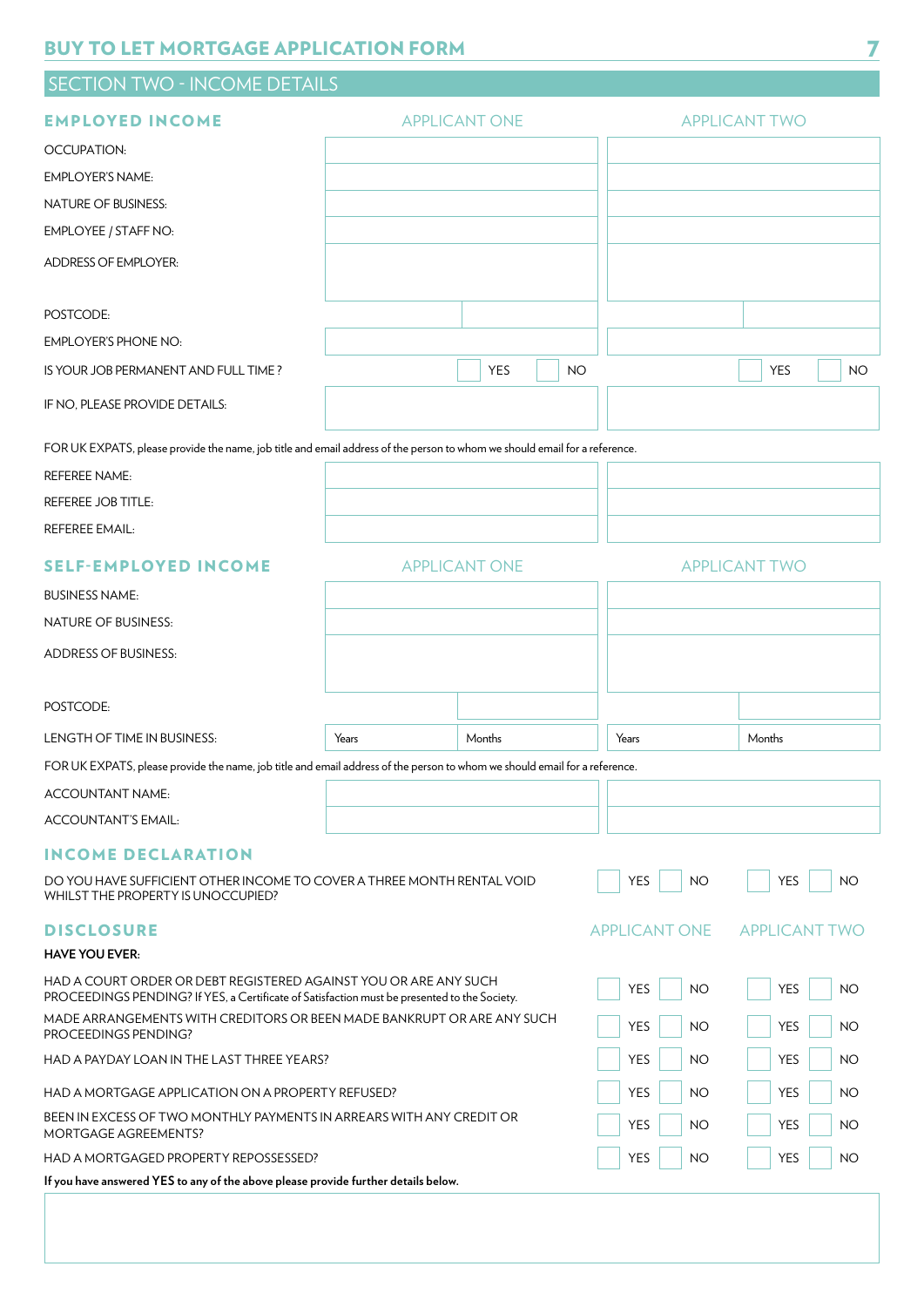| <b>SECTION THREE - LOAN DETAILS</b> |  |
|-------------------------------------|--|
|                                     |  |

| <b>PROPERTY PURCHASE</b>                                                                                                                                  |                                                                                                                                          |   |               |                  |                                                                                              |                      |  |            |             |           |           |
|-----------------------------------------------------------------------------------------------------------------------------------------------------------|------------------------------------------------------------------------------------------------------------------------------------------|---|---------------|------------------|----------------------------------------------------------------------------------------------|----------------------|--|------------|-------------|-----------|-----------|
| <b>PURCHASE PRICE:</b>                                                                                                                                    | £                                                                                                                                        |   |               |                  | ARE YOU A FIRST TIME BUYER?                                                                  |                      |  | <b>YES</b> |             | <b>NO</b> |           |
| ARE YOU BORROWING OR BEING GIFTED OTHER MONEY TOWARDS THE PURCHASE COSTS APART FROM THIS MORTGAGE?                                                        |                                                                                                                                          |   |               |                  |                                                                                              |                      |  |            | <b>YES</b>  |           | <b>NO</b> |
| IF YES, PLEASE STATE THE AMOUNT BEING                                                                                                                     |                                                                                                                                          |   | <b>GIFTED</b> |                  | <b>BORROWED (TICK AS APPLICABLE):</b>                                                        | $\mathbf{f}$         |  |            |             |           |           |
| IF NO, PLEASE INDICATE SOURCE OF DEPOSIT:                                                                                                                 |                                                                                                                                          |   |               |                  |                                                                                              |                      |  |            |             |           |           |
| THE MONTHLY REPAYMENT, IF APPLICABLE:                                                                                                                     |                                                                                                                                          |   | £             |                  |                                                                                              |                      |  |            |             |           |           |
| ALSO PLEASE STATE THE NAME OF THE LENDER OR THE PERSON(S) PROVIDING THE MONEY<br>AND, IF APPLICABLE, YOUR RELATIONSHIP TO THEM:                           |                                                                                                                                          |   |               |                  |                                                                                              |                      |  |            |             |           |           |
| If funds are being gifted we will require the giftor to sign our standard deed of gift declaration which is issued with the Mortgage Offer.               |                                                                                                                                          |   |               |                  |                                                                                              |                      |  |            |             |           |           |
| IS THE PROPERTY BEING PURCHASED SUBJECT TO A DISCOUNT / INCENTIVE FROM A DEVELOPER OR UNDER<br>THE COUNCIL RIGHT TO BUY OR OTHER HOUSING DISCOUNT SCHEME? |                                                                                                                                          |   |               |                  |                                                                                              |                      |  |            | <b>YES</b>  |           | <b>NO</b> |
| <b>PROPERTY REMORTGAGE</b>                                                                                                                                |                                                                                                                                          |   |               |                  |                                                                                              |                      |  |            |             |           |           |
| <b>CURRENT PROPERTY VALUE:</b>                                                                                                                            |                                                                                                                                          | £ |               |                  | Please note, a minimum residential property value applies.<br>Please refer to product sheet. |                      |  |            |             |           |           |
| <b>ORIGINAL PURCHASE PRICE:</b>                                                                                                                           |                                                                                                                                          | £ |               |                  | <b>ORIGINAL PURCHASE DATE:</b><br><b>DD</b><br><b>MM</b>                                     |                      |  |            | <b>YYYY</b> |           |           |
| NAME OF CURRENT MORTGAGE LENDER:                                                                                                                          |                                                                                                                                          |   |               |                  | <b>ACCOUNT NUMBER:</b>                                                                       |                      |  |            |             |           |           |
| MORTGAGE AMOUNT OUTSTANDING:                                                                                                                              |                                                                                                                                          | £ |               |                  | MONTHLY MORTGAGE PAYMENT: $E$                                                                |                      |  |            |             |           |           |
|                                                                                                                                                           | WAS THE PURCHASE MADE UNDER A COUNCIL RIGHT TO BUY OR OTHER HOUSING DISCOUNT SCHEME?<br><b>YES</b><br>NO.                                |   |               |                  |                                                                                              |                      |  |            |             |           |           |
| If YES, state discount allowed and full market value at the time:                                                                                         |                                                                                                                                          |   |               | DISCOUNT:<br>l £ |                                                                                              | <b>MARKET VALUE:</b> |  | £          |             |           |           |
|                                                                                                                                                           | <b>YES</b><br><b>NO</b><br>HAVE ANY MAJOR ALTERATIONS BEEN MADE TO THE PROPERTY OR ANY ADDITIONAL LAND ACQUIRED SINCE ORIGINAL PURCHASE? |   |               |                  |                                                                                              |                      |  |            |             |           |           |
| IF YES, GIVE DETAILS:                                                                                                                                     |                                                                                                                                          |   |               |                  |                                                                                              |                      |  |            |             |           |           |
|                                                                                                                                                           |                                                                                                                                          |   |               |                  |                                                                                              |                      |  |            |             |           |           |

PLEASE GIVE DETAILS OF HOW YOU INTEND TO USE THE FUNDS FROM THE REMORTGAGE AND PROVIDE EVIDENCE TO SUPPORT THE AMOUNT STATED SUCH AS LOANS / CREDIT CARD STATEMENTS.

| <b>REPAY EXISTING</b><br>SECURED LOAN(S):           | £            |                                                                                                                                 |  |
|-----------------------------------------------------|--------------|---------------------------------------------------------------------------------------------------------------------------------|--|
| <b>DEBT CONSOLIDATION:</b>                          | $\mathsf{f}$ | Please indicate which credit commitments<br>are being consolidated (name of lender,<br>account number and balance outstanding). |  |
| <b>HOME IMPROVEMENTS:</b>                           | £            | Please indicate what improvements are to<br>be carried out.                                                                     |  |
| <b>GIFTING FUNDS:</b>                               | £            | Please state whom the funds are being<br>gifted to and their relationship to you.                                               |  |
| OTHER PROPERTY<br>PURCHASE:                         | £            | Please provide property details. Will<br>additional borrowing be used to complete<br>the purchase?                              |  |
| OTHER:                                              | £            | Please specify.                                                                                                                 |  |
| <b>TOTAL</b><br><b>REMORTGAGE</b><br><b>AMOUNT:</b> | £            |                                                                                                                                 |  |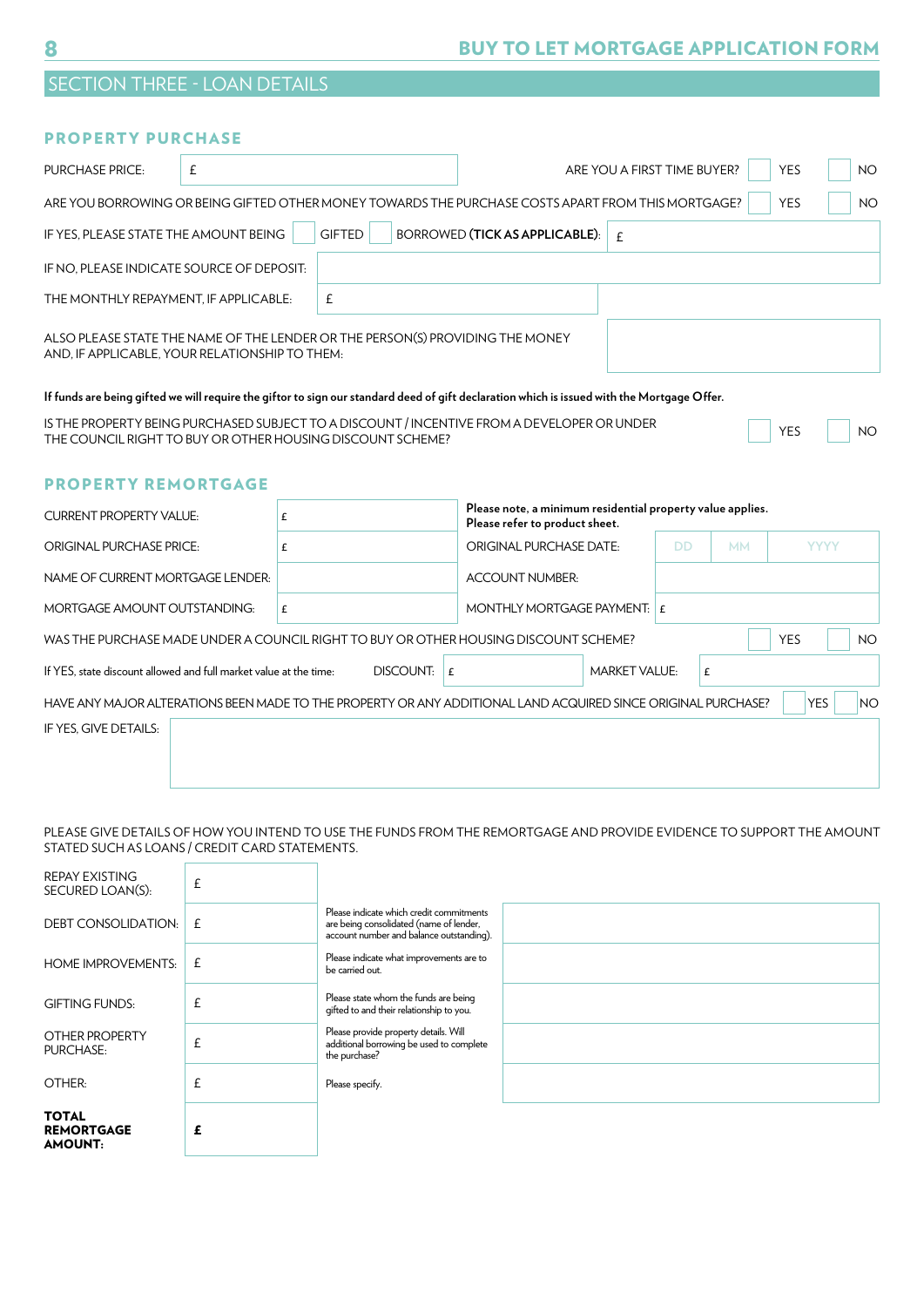## MORTGAGE REQUIREMENT

| <b>AMOUNT</b> | <b>TERM</b> |        |          | REPAYMENT TYPE* PRODUCT DESCRIPTION** | PAY RATE | PRODUCT CODE (if known) |
|---------------|-------------|--------|----------|---------------------------------------|----------|-------------------------|
|               | Years       | Months | Rep / IO |                                       | %        |                         |
|               | Years       | Months | Rep / IO |                                       | %        |                         |
|               | Years       | Months | Rep / IO |                                       | %        |                         |
|               | Years       | Months | Rep / IO |                                       | %        |                         |

\*Please note C&I repayment mortgages are not available for UK expats where the mortgage is a Consumer Buy To Let.

\*\*Please note that if a Product Fee is payable for the mortgage chosen, the Product Fee will be deducted from the total mortgage amount on completion. Please contact our New Business Team if the preference is to pay this at application instead.

IF APPLYING FOR AN OFFSET MORTGAGE\* PLEASE SELECT EITHER: THERM REDUCTION OPTION\*\* PAYMENT REDUCTION OPTION

#### **Your selection will apply from completion of your mortgage, however you are able to change this in the future.**

\*Offset mortgage products are not available for Limited Company Buy to Lets or applications from UK expatriates

\*\*The Term Reduction option is only available for repayment mortgages

WILL THE WHOLE OF THE MORTGAGE AMOUNT YOU WOULD LIKE TO BORROW BE FOR THE FINANCIAL BENEFIT OF ALL YES TO NO<br>BORROWERS OF THE PROPERTY?

If NO, the person(s) concerned may be required to obtain separate legal advice to have the significance and consequences of the situation explained so that the extent of his / hers / their liabilities and responsibilities are understood.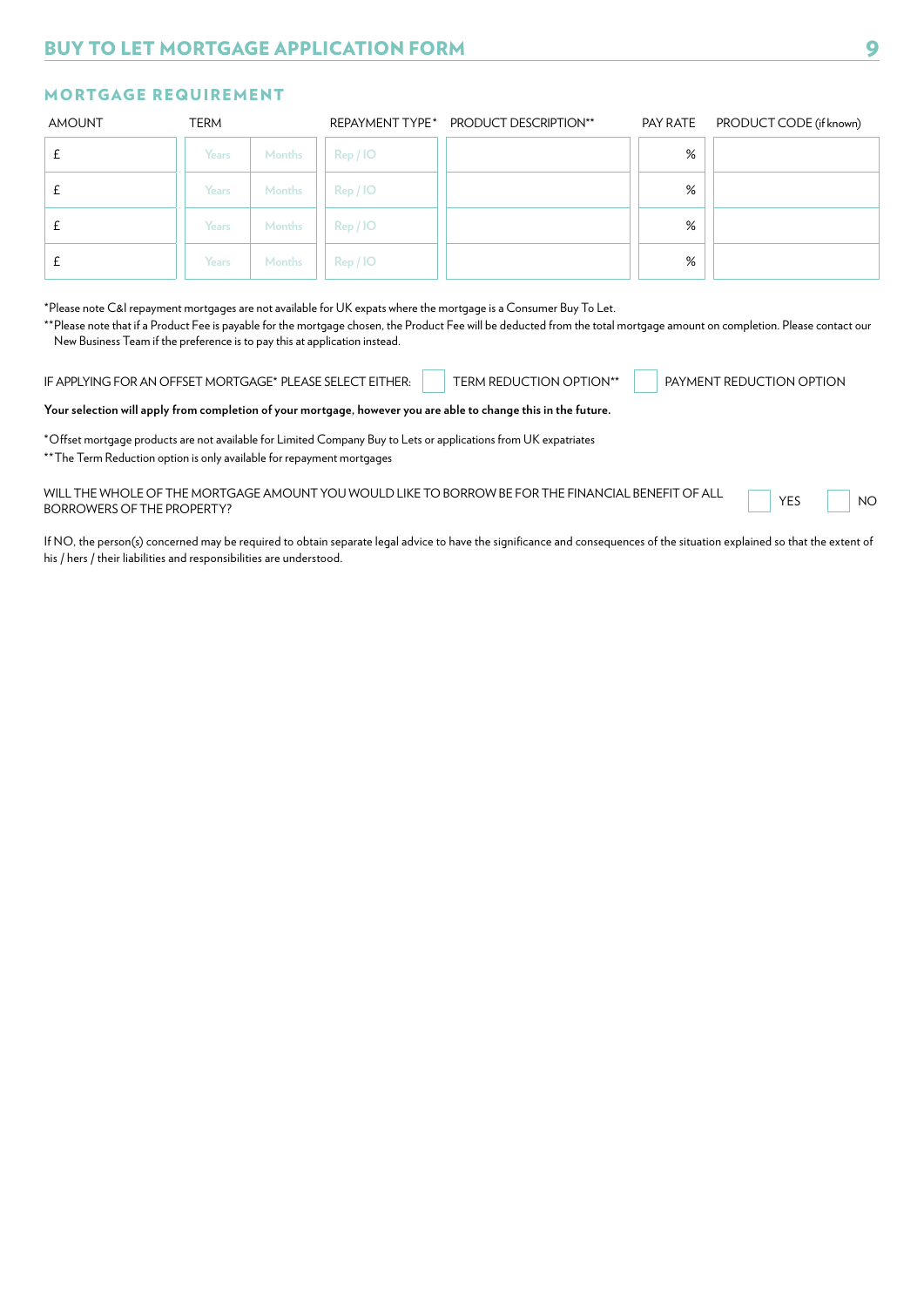|                                                                                                     | <b>SECTION FOUR - PROPERTY DETAILS</b>                                                                                                                                     |            |           |                                                                              |                         |                         |                      |                        |
|-----------------------------------------------------------------------------------------------------|----------------------------------------------------------------------------------------------------------------------------------------------------------------------------|------------|-----------|------------------------------------------------------------------------------|-------------------------|-------------------------|----------------------|------------------------|
| <b>THE PROPERTY</b>                                                                                 |                                                                                                                                                                            |            |           |                                                                              |                         |                         |                      |                        |
| ADDRESS OF THE                                                                                      |                                                                                                                                                                            |            |           | <b>IS THE PROPERTY?</b>                                                      | <b>FREEHOLD</b>         |                         | <b>LEASEHOLD</b>     |                        |
| PROPERTY TO BE<br>MORTGAGED:                                                                        |                                                                                                                                                                            |            |           | IF LEASEHOLD:<br>WHAT IS THE UNEXPIRED LEASE?:                               |                         | <b>YEARS</b>            |                      |                        |
|                                                                                                     |                                                                                                                                                                            |            |           | A minimum of 50 years unexpired at the end of the mortgage term is required. |                         |                         |                      |                        |
|                                                                                                     | POSTCODE:                                                                                                                                                                  |            |           | ANNUAL GROUND RENT:                                                          |                         |                         | £                    |                        |
| ACCOMMODATION OF PROPERTY:                                                                          |                                                                                                                                                                            |            |           |                                                                              |                         |                         |                      |                        |
| NUMBER OF KITCHENS:                                                                                 |                                                                                                                                                                            |            |           | ANNUAL MAINTENANCE:                                                          |                         |                         | £                    |                        |
| NUMBER OF RECEPTION ROOMS:                                                                          |                                                                                                                                                                            |            |           | <b>DESCRIPTION OF PROPERTY:</b>                                              |                         |                         |                      |                        |
| NUMBER OF GARAGES:                                                                                  |                                                                                                                                                                            |            |           | Detached House                                                               |                         | Purpose-Built Flat      | Detached Bungalow    |                        |
| NUMBER OF BEDROOMS:                                                                                 |                                                                                                                                                                            |            |           | Semi-Detached House                                                          | Converted Flat          |                         |                      | Semi-Detached Bungalow |
| NUMBER OF BATHROOMS:                                                                                |                                                                                                                                                                            |            |           |                                                                              |                         |                         |                      |                        |
| NUMBER OF TOILETS:                                                                                  |                                                                                                                                                                            |            |           | <b>Terraced House</b>                                                        | Other                   |                         |                      |                        |
| YEAR PROPERTY BUILT:                                                                                |                                                                                                                                                                            |            |           | IF A FLAT OR MAISONETTE:                                                     |                         |                         |                      |                        |
| If built in the last 10 years is there an approved<br>Builder's Guarantee in force or a supervising | Chartered Architect's / Surveyor's certificate available?                                                                                                                  | <b>YES</b> | ΝO        | NUMBER OF FLOORS IN<br>THE WHOLE BUILDING:                                   |                         | OF FLAT:                | <b>FLOOR NUMBER</b>  |                        |
| If YES, please<br>state what type:                                                                  |                                                                                                                                                                            |            |           | <b>COUNCIL BUILT:</b>                                                        | <b>YES</b><br><b>NO</b> |                         | <b>STUDIO FLAT:</b>  | <b>YES</b><br>NO.      |
| ANTICIPATED / ACTUAL MONTHLY<br><b>RENTAL INCOME:</b>                                               |                                                                                                                                                                            | £          |           | <b>OVER COMMERCIAL PREMISES:</b>                                             |                         | <b>YES</b><br><b>NO</b> |                      |                        |
|                                                                                                     | DOES THE PLOT SIZE EXCEED AN ACRE?                                                                                                                                         | <b>YES</b> | <b>NO</b> | If YES, please state what acreage:                                           |                         |                         |                      |                        |
| DOES THE PROPERTY HAVE ANY<br><b>OUTBUILDINGS OR ANNEXES?</b>                                       |                                                                                                                                                                            | <b>YES</b> | <b>NO</b> | If YES, please provide<br>details including their<br>intended use:           |                         |                         |                      |                        |
|                                                                                                     | <b>CONFIRMATION OF PROPERTY OWNERSHIP</b>                                                                                                                                  |            |           |                                                                              |                         |                         |                      |                        |
|                                                                                                     | ALL APPLICANTS WILL BE BORROWERS UNDER THE MORTGAGE.<br>PLEASE CONFIRM WHICH APPLICANT(S) WILL BE REGISTERED AS<br>OWNER(S) OF THE PROPERTY ON COMPLETION OF THE MORTGAGE. |            |           | <b>APPLICANT ONE</b>                                                         |                         |                         | <b>APPLICANT TWO</b> |                        |
| MORTGAGE?                                                                                           | IS THE PROPERTY TO BE LET EITHER ON OR<br>SHORTLY AFTER THE COMPLETION OF THE                                                                                              | YES        | <b>NO</b> | If NO, please explain:                                                       |                         |                         |                      |                        |
| IS THE PROPERTY DEFINED AS A HMO<br>(HOUSE OF MULTIPLE OCCUPANCY)?                                  |                                                                                                                                                                            | YES        | <b>NO</b> |                                                                              |                         |                         |                      |                        |
|                                                                                                     | Please note the Society does not accept properties let as a House in Multiple Occupation, as detailed under the Housing Act 2004, nor properties let to students.          |            |           |                                                                              |                         |                         |                      |                        |
| THE PROPERTY AT ANY TIME? <sup>1</sup>                                                              | HAVE YOU OR A RELATED PERSON OCCUPIED                                                                                                                                      | <b>YES</b> | <b>NO</b> | If YES, please provide details:                                              |                         |                         |                      |                        |
| COMPLETION OF THE MORTGAGE? <sup>1</sup>                                                            | DO YOU OR A RELATED PERSON INTEND TO<br>OCCUPY THE PROPERTY AT ANY TIME AFTER                                                                                              | YES        | <b>NO</b> | If YES, please provide details:                                              |                         |                         |                      |                        |
|                                                                                                     | <sup>1</sup> A 'related person' includes your spouse or civil partner, partner, parent, brother, sister, child, grandparent or grandchild.                                 |            |           |                                                                              |                         |                         |                      |                        |
|                                                                                                     | DETAILS OF THE PERSON TO CONTACT FOR ACCESS TO THE PROPERTY BY THE VALUER:                                                                                                 |            |           |                                                                              |                         |                         |                      |                        |
| <b>CONTACT NAME:</b>                                                                                |                                                                                                                                                                            |            |           |                                                                              | PHONE NUMBERS:          |                         |                      |                        |
| ADDRESS:                                                                                            |                                                                                                                                                                            |            |           |                                                                              |                         |                         |                      |                        |
|                                                                                                     |                                                                                                                                                                            |            |           |                                                                              |                         |                         |                      |                        |
|                                                                                                     |                                                                                                                                                                            |            |           |                                                                              |                         |                         |                      |                        |

POSTCODE: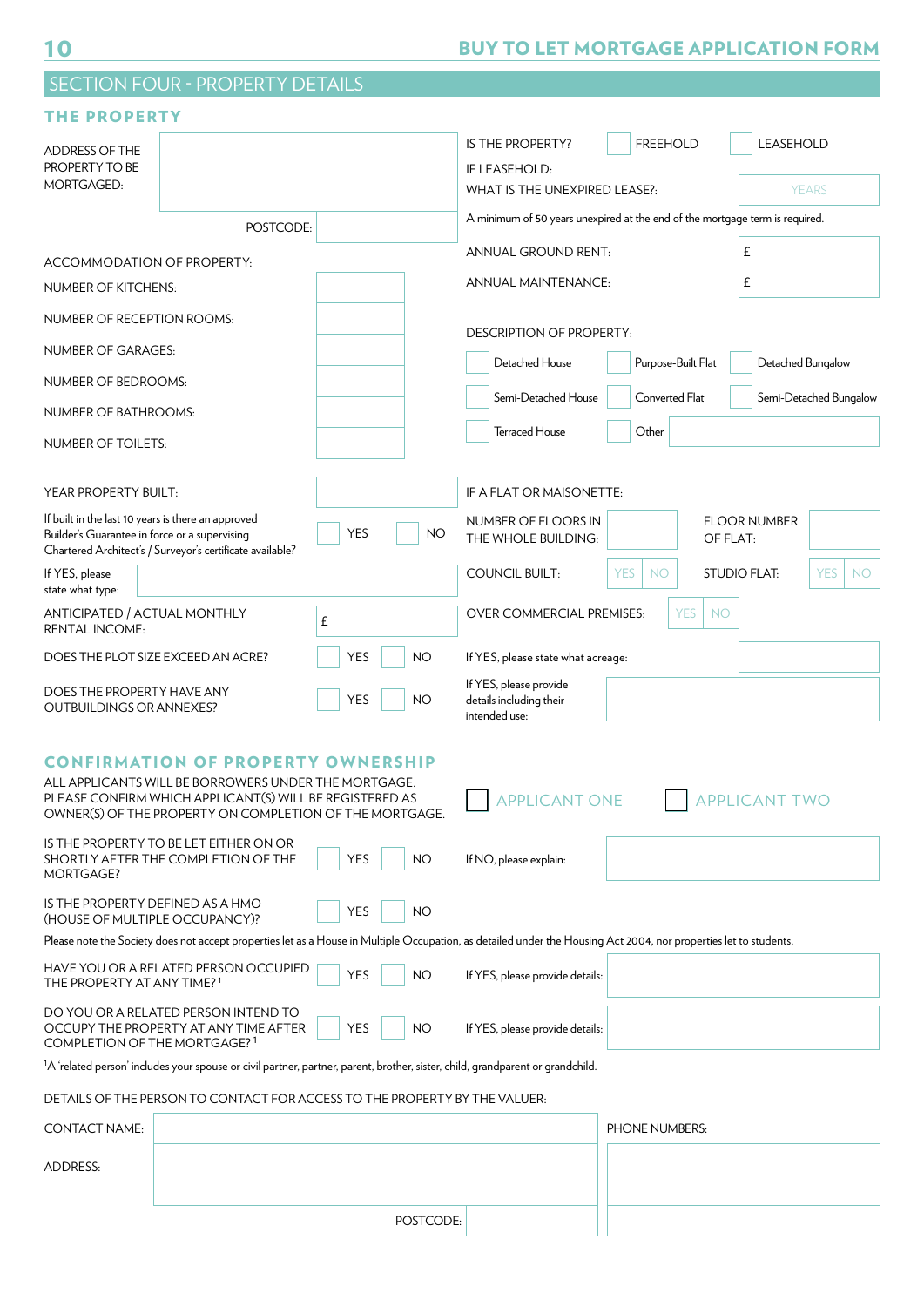## BUY TO LET MORTGAGE APPLICATION FORM 11 AND 2002 11 AM 2003 11

The valuer is also able to undertake a RICS Homebuyers Report or a Building Survey for you in addition to the Mortgage Valuation. The fee for a detailed survey will be payable directly to the valuer concerned. If you have an independent survey carried out, the Society will not be able to use this for mortgage purposes.

| IF YOU WOULD LIKE A QUOTATION FOR A MORE DETAILED SURVEY . | <b>HOMEBUYERS</b> | <b>BUILDING SURVEY</b> |
|------------------------------------------------------------|-------------------|------------------------|
| (HOMEBUYERS OR BUILDING SURVEY) PLEASE INDICATE:           |                   |                        |

|  | <b>HOMEBUYERS</b> | <b>BUILDING SURV</b> |
|--|-------------------|----------------------|
|  |                   |                      |

## APPLICATION FEE

**Please refer to your illustration, our website under the Fees section or contact the Society for our current scale of fees. An Application Fee must be paid together with any Valuation Fee due.**

**Please provide the cardholder's name and email address to enable us to send an email containing a link to our secure website to enable the fees to be paid online:**

CARDHOLDER NAME: (as printed on the card)

CARDHOLDERS' EMAIL ADDRESS:

## SECTION FIVE - CONVEYANCER'S DETAILS

We will instruct solicitors / licensed conveyancers to act on our behalf on all Purchase and Remortgage Loans and, unless special 'fees paid' product terms apply, you will be responsible for all of the fees and disbursements. We may be prepared to instruct your legal representative to act for us (please refer to the illustration), but if we are unable to, we will tell you when the application is acknowledged. If you have chosen one of our 'fees paid' products, you do not need to enter details of the solicitor / licensed conveyancer in the section below UNLESS the property is unregistered, a change of ownership is involved, not all applicants will be on the title deeds, or where the whole of the mortgage amount is not for the financial benefit of all borrowers. A benefit of a 'fees paid' mortgage product is that you do not have to pay any legal costs for the new mortgage. However, it is important that you appreciate that the legal work undertaken in connection with your mortgage will be for the benefit of the Society only. Our legal team cannot act for you or give you specific legal advice with regard to this mortgage. If you are either unclear or unhappy about the implications for you of this approach, please feel free to contact our New Business Team on 03330 140140 or read more about this at familybuildingsociety.co.uk

| NAME OF FIRM:        | <b>CONTACT NAME:</b> |           |  |
|----------------------|----------------------|-----------|--|
| <b>REFERENCE NO:</b> |                      |           |  |
| ADDRESS:             |                      | POSTCODE: |  |
| PHONE:               | FAX:                 |           |  |
| EMAIL:               |                      |           |  |

Please note, which ever firm you use must be on the Society's panel, which is managed by Legal Marketing Services. Please contact our New Business Team if you wish to check if they are already on the panel.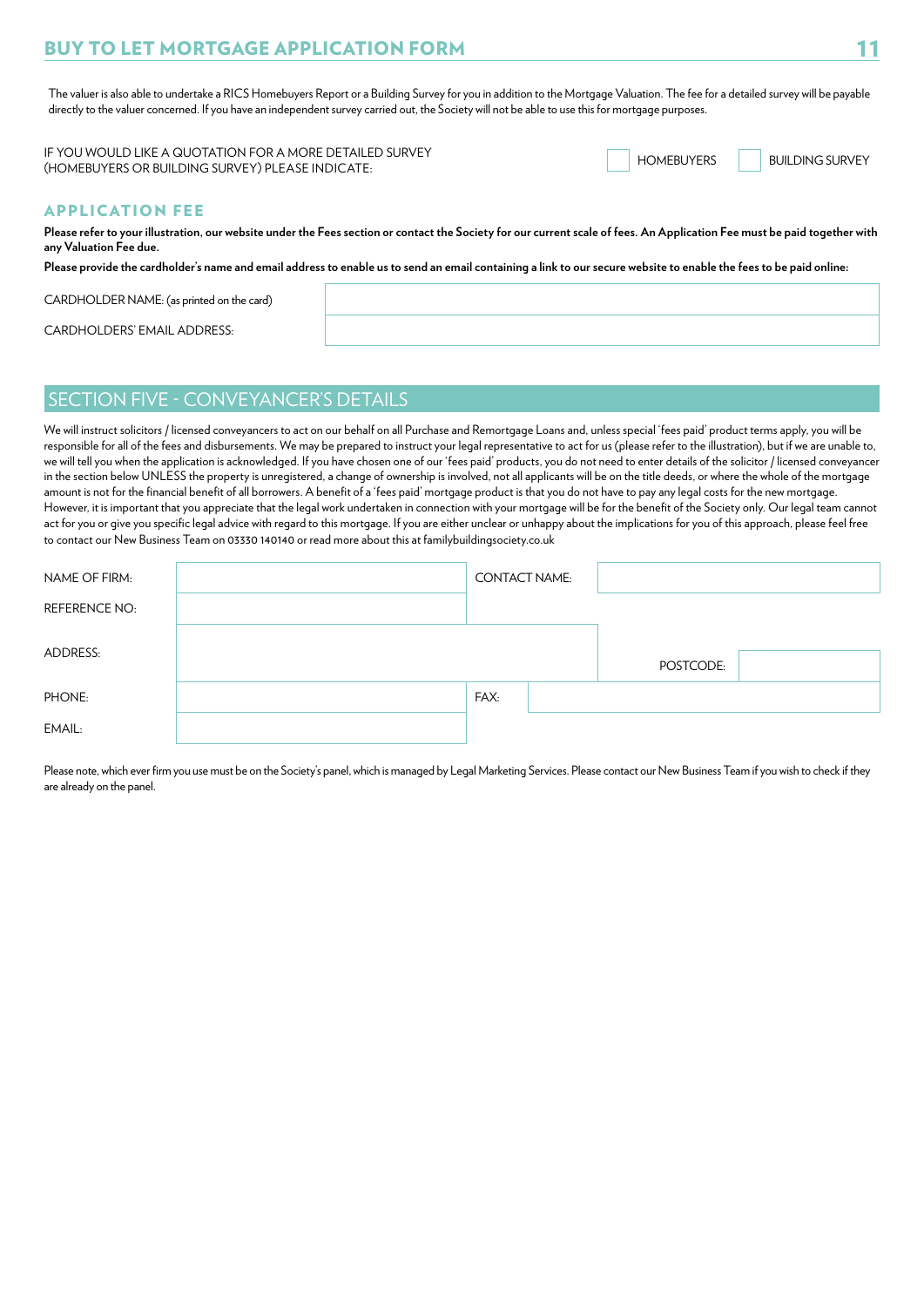## SECTION SIX - OTHER PROPERTY OWNED

## OTHER PROPERTY OWNED

Please provide details below of all other properties owned. If you prefer to provide the information on a spreadsheet, please ensure the same detail below is provided.

## OTHER PROPERTY

| <b>PROPERTY ADDRESS:</b>                                |           |           |             | <b>MORTGAGE LENDER:</b>      |   |
|---------------------------------------------------------|-----------|-----------|-------------|------------------------------|---|
|                                                         |           |           |             | <b>MORTGAGE OUTSTANDING:</b> |   |
|                                                         | POSTCODE: |           |             | MONTHLY MORTGAGE PAYMENT:    | £ |
| DATE PURCHASED (MONTH / YEAR)                           |           | <b>MM</b> | <b>YYYY</b> | <b>RENT RECEIVED:</b>        |   |
| <b>PROPERTY TYPE:</b><br>(e.g. 3 bed house, 2 bed flat) |           |           |             | OWNER:                       |   |
| <b>CURRENT VALUE:</b>                                   |           |           |             |                              |   |
|                                                         |           |           |             |                              |   |

## OTHER PROPERTY

| <b>PROPERTY ADDRESS:</b>                                |           |           |             | <b>MORTGAGE LENDER:</b>      |   |
|---------------------------------------------------------|-----------|-----------|-------------|------------------------------|---|
|                                                         |           |           |             | <b>MORTGAGE OUTSTANDING:</b> |   |
|                                                         | POSTCODE: |           |             | MONTHLY MORTGAGE PAYMENT:    | £ |
| DATE PURCHASED (MONTH / YEAR)                           |           | <b>MM</b> | <b>YYYY</b> | <b>RENT RECEIVED:</b>        |   |
| <b>PROPERTY TYPE:</b><br>(e.g. 3 bed house, 2 bed flat) |           |           |             | OWNER:                       |   |
| <b>CURRENT VALUE:</b>                                   |           |           |             |                              |   |

## OTHER PROPERTY

| <b>PROPERTY ADDRESS:</b>                                |           |           |             | <b>MORTGAGE LENDER:</b>   |   |
|---------------------------------------------------------|-----------|-----------|-------------|---------------------------|---|
|                                                         |           |           |             | MORTGAGE OUTSTANDING:     |   |
|                                                         | POSTCODE: |           |             | MONTHLY MORTGAGE PAYMENT: | £ |
| DATE PURCHASED (MONTH / YEAR)                           |           | <b>MM</b> | <b>YYYY</b> | <b>RENT RECEIVED:</b>     |   |
| <b>PROPERTY TYPE:</b><br>(e.g. 3 bed house, 2 bed flat) |           |           |             | OWNER:                    |   |
| <b>CURRENT VALUE:</b>                                   | £         |           |             |                           |   |

### OTHER PROPERTY

| <b>PROPERTY ADDRESS:</b>                                |           |           |             | <b>MORTGAGE LENDER:</b>      |   |
|---------------------------------------------------------|-----------|-----------|-------------|------------------------------|---|
|                                                         |           |           |             | <b>MORTGAGE OUTSTANDING:</b> |   |
|                                                         | POSTCODE: |           |             | MONTHLY MORTGAGE PAYMENT:    | £ |
| DATE PURCHASED (MONTH / YEAR)                           |           | <b>MM</b> | <b>YYYY</b> | <b>RENT RECEIVED:</b>        |   |
| <b>PROPERTY TYPE:</b><br>(e.g. 3 bed house, 2 bed flat) |           |           |             | OWNER:                       |   |
|                                                         |           |           |             |                              |   |
| <b>CURRENT VALUE:</b>                                   |           |           |             |                              |   |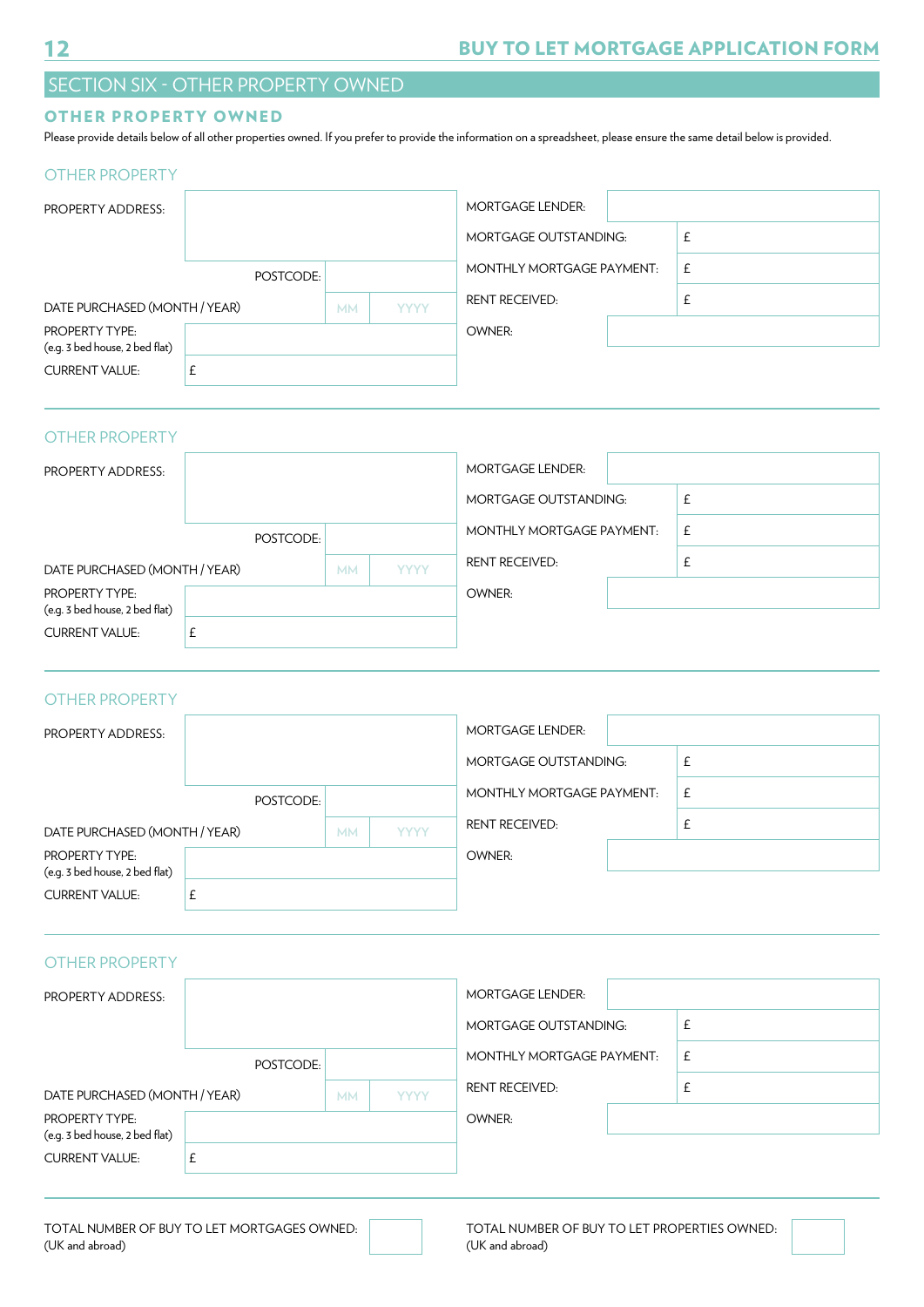**LANDLORDS WITH MORE THAN THREE MORTGAGED BUY TO LET PROPERTIES MUST COMPLETE THE SECTION BELOW:**

| <b>APPLICANT ONE</b> |  |
|----------------------|--|
|                      |  |

|  | ARE YOU A HIGHER RATE UK TAX PAYER: |
|--|-------------------------------------|
|  |                                     |

| - ~ | $\overline{a}$ |  |
|-----|----------------|--|

|            |  | LICANT ONE APPLICANT TWO |  |                              |  |  |
|------------|--|--------------------------|--|------------------------------|--|--|
| $YES$ $NO$ |  |                          |  | $\sqrt{ }$ YES $\sqrt{ }$ NO |  |  |

## ASSETS AND LIABILITIES

Please complete this section if either applicant owns more than three mortgaged buy to let properties.

## OTHER ASSETS (VALUE OF)

BANK / BUILDING SOCIETY ACCOUNTS:  $\left| \right|$   $\pm$ 

INVESTMENTS: £



STOCKS AND SHARES:

INVESTMENT IN OTHER COMPANIES:  $\boxed{f}$ 

## OTHER LIABILITIES

|                                      | <b>REPAYMENT TYPE</b> | <b>MONTHLY PAYMENT</b> |
|--------------------------------------|-----------------------|------------------------|
| UNSECURED LOANS / HP:                |                       |                        |
| <b>CREDIT / STORE CARD BALANCES:</b> |                       |                        |
| OTHER LIABILITIES:                   |                       |                        |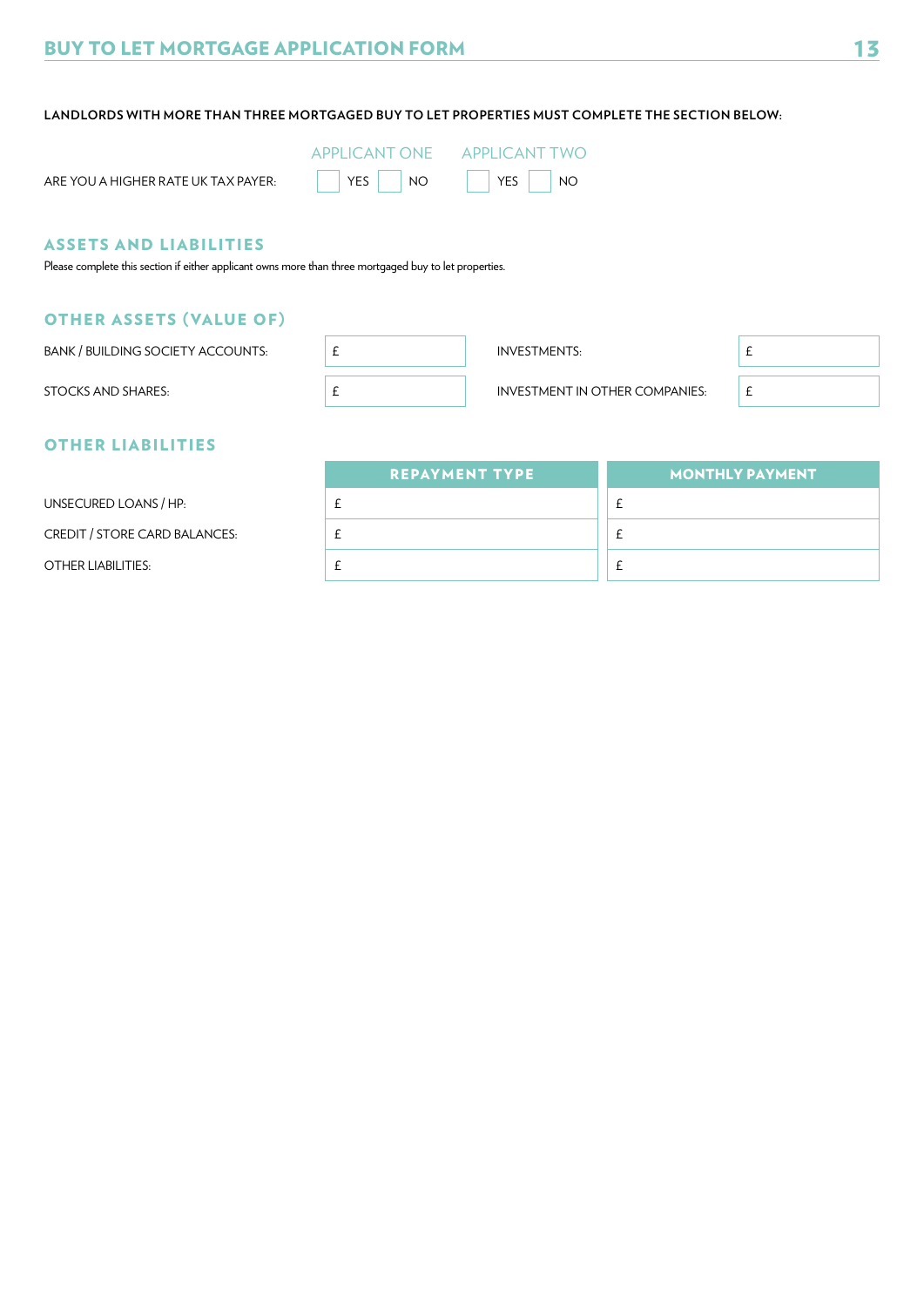## SECTION SEVEN - BUSINESS PLAN

#### **Landlords with four or more mortgaged Buy to Let properties must complete the section below:**

### BUY TO LET PORTFOLIO LANDLORD'S BUSINESS PLAN DETAIL

Please provide the information in the relevant sections ensuring that all points are covered.

## APPLICANTS BACKGROUND

PLEASE PROVIDE APPLICANTS FULL NAMES AND THOSE OF ANY DIRECTORS AND/OR LIMITED COMPANY:

PLEASE PROVIDE A SUMMARY OF RELEVANT EXPERIENCE OF APPLICANTS / DIRECTORS IN RESPECT OF INVESTMENT PROPERTY AND OTHER PROPERTY VENTURES:

## CURRENT INVESTMENT STRATEGY

PLEASE PROVIDE THE DETAILS OF:

- Town / city where properties are located
- Property types (e.g. HMO, single residential leasehold flats)
- Tenant profile (e.g. students, housing benefit, professionals, families)
- Management of properties (e.g. self-managed, managing agent)
- Supporting business infrastructure (e.g. own letting office, maintenance contractors)
- Rent-to-costs financial model utilised
- Details of professional service providers (e.g. accountants, estate agents, letting agents, solicitors, surveyors etc)

## FUTURE STRATEGY

#### PLEASE PROVIDE THE DETAILS OF:

- Proposed acquisitions (town / city where properties are located, values, property types, tenant profile, management, source of deposit and legal fees)
- Proposed sales
- Development / refurbishment projects (source of capital for funding works on new acquisitions and timescale before property is available for letting)
- Contingency plans to cover property void periods
- Any restructuring plans for the business including incorporation / partnership.solicitors, surveyors etc)

### FUNDING REQUIREMENTS

PLEASE PROVIDE CONFIRMATION OF THE TOTAL AGGREGATE BORROWING REQUIRED OVER THE NEXT 12 MONTHS:

#### OTHER INFORMATION

PLEASE DETAIL OTHER CORPORATE OWNERSHIP OR DIRECTORSHIPS, ALONG WITH DETAILS OF COMPANY BORROWING AND INTER COMPANY LIABILITIES:

PLEASE DETAIL ANY OTHER COMMENTS TO SUPPORT THIS PROPOSAL: